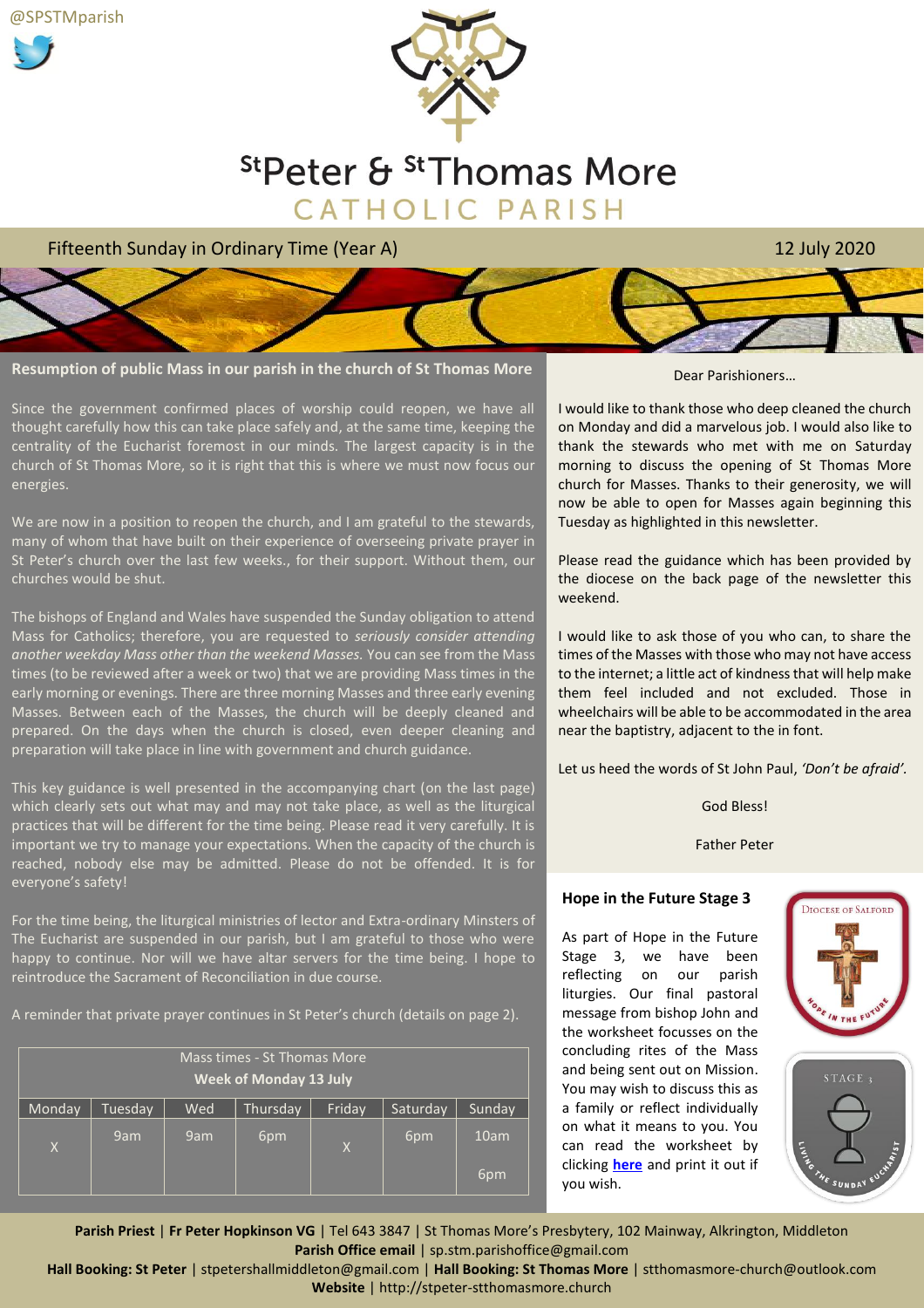## *Pray for the Sick*

Brian Welsby, Clare Hadlow, Maureen Slattery, Laura Sousa, Neville and Veronica Hargreaves, Christine Cowen, Roy Smethurst, Pauline Roberts, Fiona Jones, Maureen and Tony Stephenson, Bernadette McQuade, Winifred Hannelly, Carmel Donohue, Ann Drogan, Baby Francesca Anne, Bob and Pat Knowles, G Brazier, Pauline Tarpey, George Godwin, Bernadette Greer, Marie Oates, Irene Sergent, Raymond Howard, Colette Ogden, Denis Bardsley, Ellen Whiteside, Michael Butler, Beth Scott, Iris Johnson, Robert Pole, Kevin Newton, Anne Murphy, Sylvia Hornby, Vincent Quinn, Michael Anthony Sullivan, Paul Greer, John Cummings

## *Those who have died recently*

Michael Gallagher, David Lynch, Imelda O'Hanlon, Des Pearson, Shiela Welsby, Fr Arthur Nearey

#### *Birthdays, Anniversaries, Masses*

Eileen Needle RIP, Carl McKenzie RIP, Joan Peters, Peter Williams, Josie O'Neill, James and Agnes Sanders, Sick and houseboud, People of the parish, Safe delivery of a much loved grandson, Fr James Tubman

*The Sanctuary Lamp in St Peters* The Ingle Family

## *An Act of Spiritual Communion*

My Jesus, I believe that You are present in the Most Holy Sacrament I love You above all things and I desire to receive You into my soul Since I cannot at this moment receive You sacramentally, come at least spiritually into my heart I embrace You as if You were already there and unite myself to You Never permit me to be separated from You Amen



The sick list will be updated in a few weeks' time. If you would like anyone to **remain** on the list, please let us know. If you wish to **add to the sick list**, similarly please contact us. The current list will be removed in a fortnight. Thank you.

#### **Finance update – online donations**

Please remember you can make donation directly from the parish website (address at the bottom on page 1 of the newsletter). The Gift Aid arrangements will shortly be added for those of you who may wish to set up a Standing Order. This is a direct link to the donation page. **[Click here](https://donor.secure-operations.com/detailed/donate?charity_id=1086324&type=2&reference=W09&amount=)**

### **Private prayer in St Peter's church**

- ❖ Please follow their instructions of the stewards
- ❖ You must use the one-way system: The Great Door to enter and the back door to leave, save those who are disabled who may use the side door to both enter and exit; there is no access to the bathroom
- ❖ You will be directed to a place to sit which will be socially distanced from others
- ❖ You are reminded that the Blessed Sacrament will be present in the tabernacle and that holy water is not available at the present time

| St Peter's church opening times<br>Week of Monday 13 July 2020 |                    |               |                    |               |  |  |  |  |
|----------------------------------------------------------------|--------------------|---------------|--------------------|---------------|--|--|--|--|
| Monday                                                         | Tuesday            | Wed           | Thursday           | Friday        |  |  |  |  |
| 1pm to<br>3pm                                                  | 10am to<br>12 noon | 1pm to<br>3pm | 10am to<br>12 noon | 1pm to<br>3pm |  |  |  |  |

## **A reflection on this week's gospel…**

How recently and how often have you asked, *'Why doesn't everybody else see things the way I do? I mean it's so obvious? What's the matter with these people?'* That common human experience is behind today's gospel. The earliest Christians wondered why so many, including some of their relatives and friends, just didn't 'get it' about Jesus. Their answer is, frankly, not very satisfying to us 'open-minded' people. We expect everybody to have an equal chance to enjoy everything good. But Jesus seems to acquiesce to an arbitrary division between those who understand and accept his teaching, and those who reject it. No satisfactory explanation is given, nor does Jesus seem to think explanation is required. Perhaps in those days, it is possible that only a few or none believed in personal responsibility for religious choices, so they didn't expect God to grant people equal opportunity. There are gospel passages where our Lord is quite clear about our responsibility and response to him.

More important is the last sentence of the gospel, where the yield of some of the seed is a hundredfold, or sixtyfold, or at least thirtyfold. These were astonishing figures when our Lord spoke them, for in those days a yield of sevenfold was considered a bumper crop! The meaning is that the believer who 'hears the word and understands it' enjoys and shares a yield of grace incomprehensibly rich, beyond anything the believer could account for on his or her own merits!